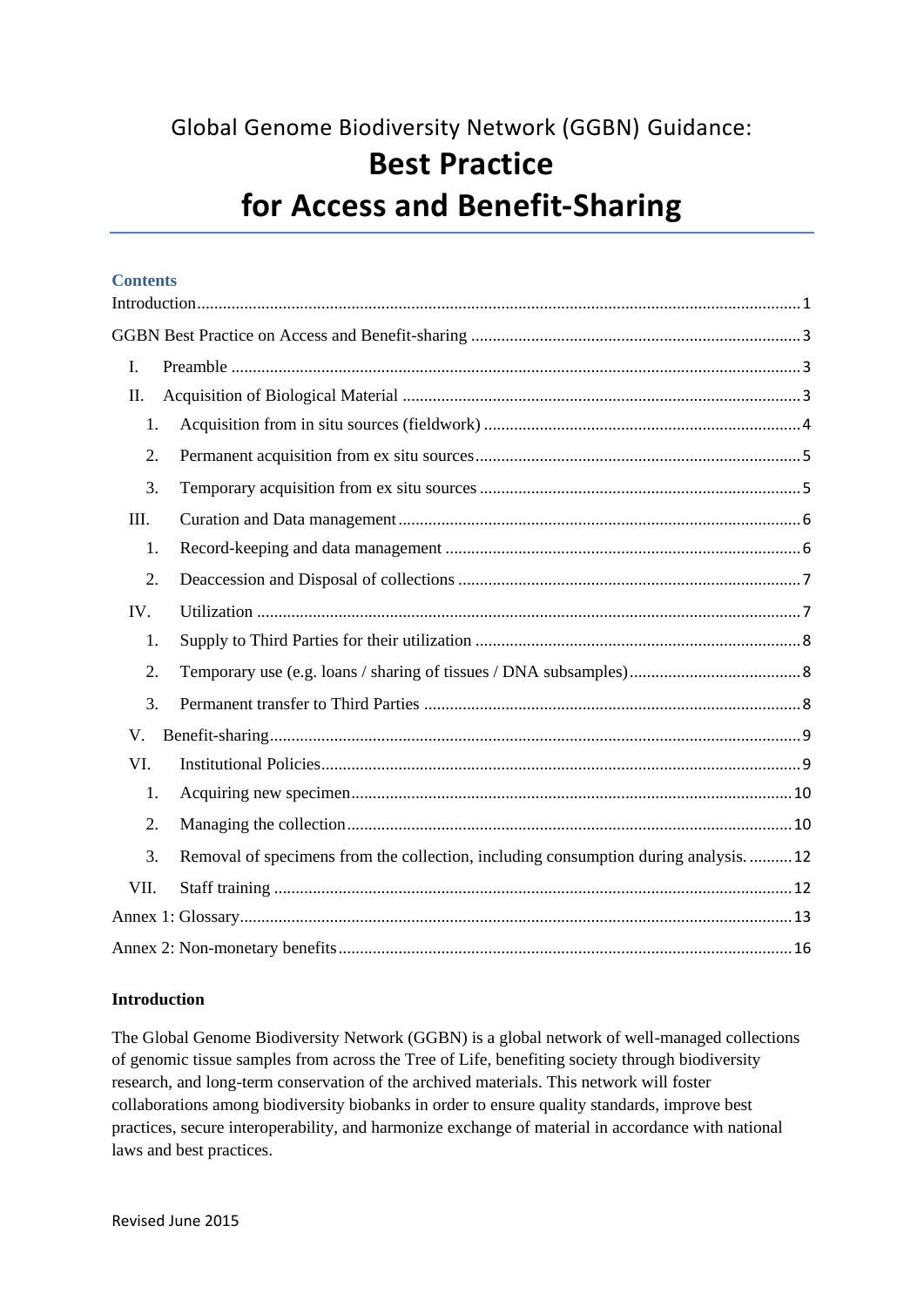Consistent with Article 20 in the Nagoya Protocol, GGBN has developed and adopted these Best Practices for Access and Benefit-Sharing. They complement two other guidance documents, the GGBN *Code of Conduct* and a *Statement of Use of Genomic Material* to provide clarity on how GGBN members use and treat samples of genomic material.

The principles and practices stated in these three guidance documents are designed to support fully GGBN members' operations as biodiversity biobanks, providing genome-quality samples from across the Tree of Life for research, and training, thereby contributing to the conservation of global genetic diversity for generations to come.

The guidance documents (i) outline governing principles under which collections are managed and collection-based research conducted in GGBN member institutions (the Code of Conduct); (ii) provide details of best practices to implement those principles; (iii) explain to both providers and users how specimens are used by GGBN institutions. Together, this information provides a clear basis for participants to have clarity and transparency in the permitting, research, and maintenance of the collected materials consistent with the national obligations of Prior Informed Consent (PIC) and Mutually Agreed Terms (MAT) with Providing Countries.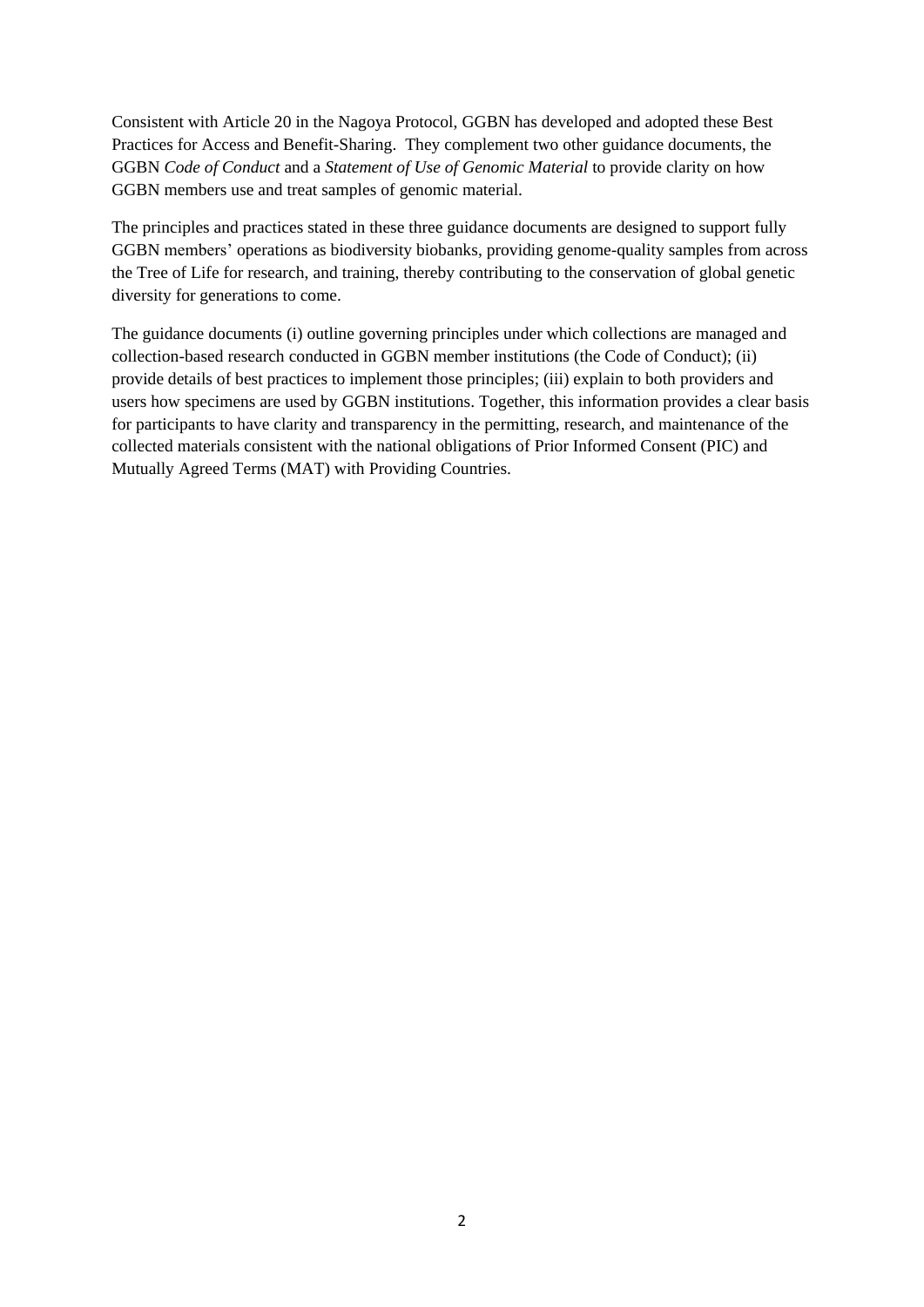## <span id="page-2-0"></span>**GGBN Best Practice on Access and Benefit-sharing**

GGBN Member Institutions endorse the following Best Practice on access to genetic resources and benefit-sharing.

## <span id="page-2-1"></span>*I. Preamble*

These Best Practice components are designed to assist institutions in implementing the GGBN Code of Conduct on Access and Benefit-sharing. The Best Practice on Access and Benefit-sharing gives practical guidance for the day-to-day work of the institution, so that:

- it can understand its rights and responsibilities under the national laws implementing appropriate treaties and relationships with Providing Countries of biological material;
- its staff, authorised visitors and associates abide by appropriate laws and regulations when working in or on behalf of the institution;
- biological material entering the collections is obtained with appropriate legal certainty and can legally be retained; and that
- it manages effectively obligations and legal contracts entered into with Providers.

Not all parts of this practice may be relevant or applicable for all institutions to implement.

In order to comply with ABS regulations and function effectively, institutions should:

- 1. **Acquire** only biological material that has been legally accessed (whether from *in situ* or *ex situ* sources such as museum collections or botanical gardens);
- 2. **Manage collections and associated data** in a way that the Provider of the biological material, including any subsamples, can be traced and that any related terms and conditions are easily accessible;
- 3. **Use<sup>1</sup> of biological material** is only in a way consistent with the terms and conditions under which the material was acquired:
- 4. **Supply biological material** to Third Parties for their use only as consistent with the terms and conditions under which the original material was acquired from the Providing Country;
- 5. **Share benefits** with the Providing Country;
- 6. **Develop institutional ABS policies;** and
- 7. **Train their staff** and inform authorized visitors and associates.

These aspects of work are discussed in detail below.

This Best Practice guidance applies in particular to biological material accessed after 1993 and thus covered by the Articles of the CBD and, after October 2014, the provisions of the Nagoya Protocol.

# <span id="page-2-2"></span>*II. Acquisition of Biological Material*

There are different ways of acquiring biological material: collecting in the field or from collections in a Providing Country (*in situ*), and permanent (e.g., exchange, donations, sharing of tissue or DNA samples) or temporary transfer (e.g., loans,) from other *ex situ* sources. Institutions should make sure that their internal policies and procedures cover the aspects where there may be an ABS aspect, as described below.

Overall, internal policies on acquisition may need to address:

a. Field collecting (see section II.1.)

**.** 

<sup>&</sup>lt;sup>1</sup> See 'Statement of Use of Biological Material' for a description of the spectrum of 'use'.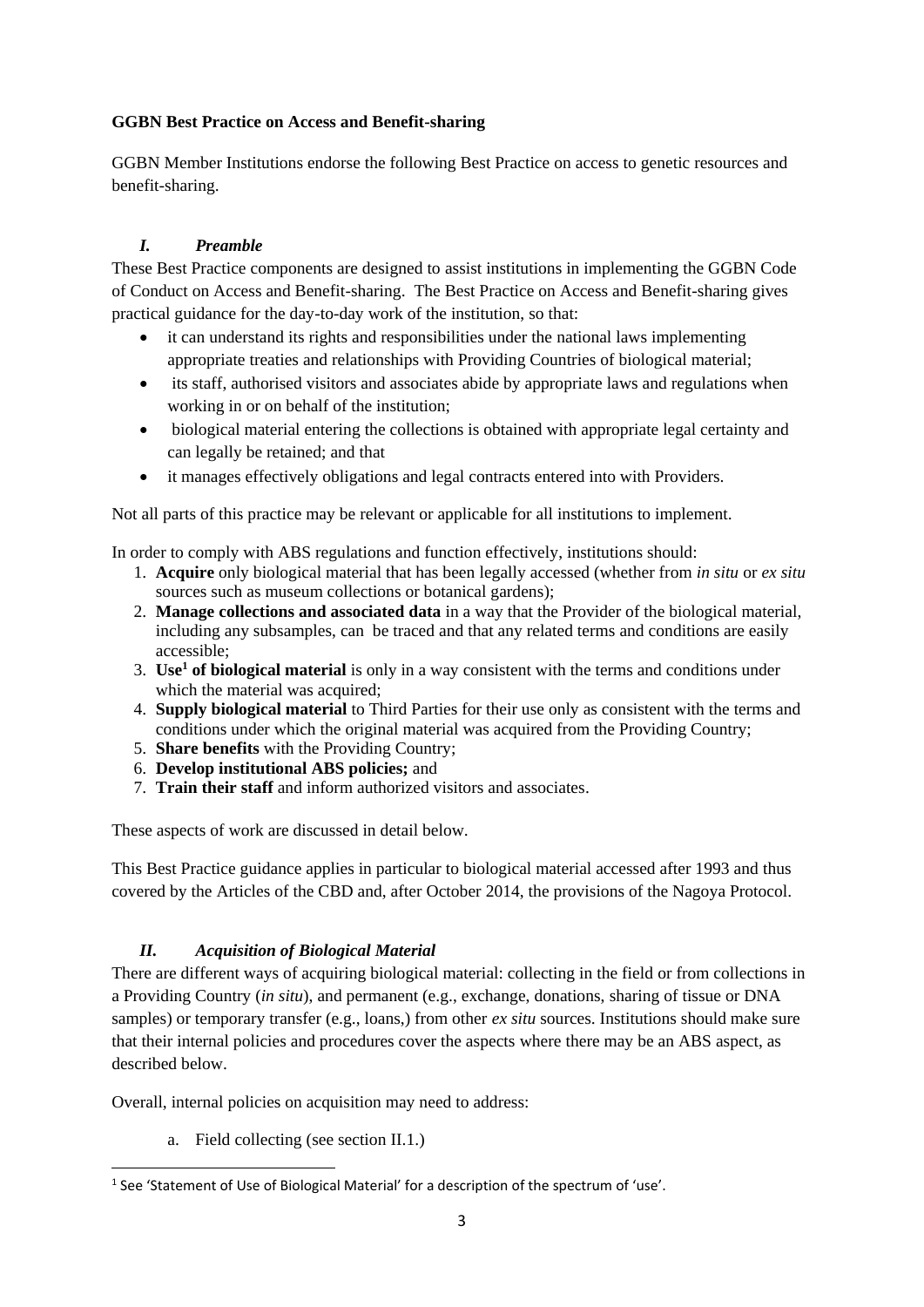- b. Specimen (and associated specimens/materials) entry, governing what legal documentation is required by the institution when biological material enters the Institution prior to accession or as incoming loans, including, but not restricted to, DNA and tissues, including how both entry and required documentation are managed by the institution<sup>2</sup>.
- c. Accession, governing the conditions required for specimens to be added to the collections and pass under the ownership or custodianship of the Institution, and including:
	- i. Documents required (e.g. PIC, MAT, MTA, donation letter, document confirming transfer of title to the material);
	- ii. Designation of individual(s) within institution that is/are authorized to sign agreements or to accept any material in the name of the institution (e.g., Director, Head of Collections).

## **1. Acquisition from in situ sources (fieldwork)**

**.** 

<span id="page-3-0"></span>Permission from the Providing Country to undertake fieldwork will typically include Prior Informed Consent (PIC) and Mutually Agreed Terms (MAT), sometimes combined in a permit. Staff may have to negotiate and agree these with the Providing Country. Institutions should require staff members, prior to undertaking fieldwork, to make themselves aware of the required permissions and legal documentation required, and seek to obtain the relevant documentation from the appropriate National Competent Authority/ies within the Providing Country<sup>3,4</sup>. Institutions and staff should be aware, when contacting the National Competent Authority that other offices might need to be contacted as well, depending on the Providing Country's legislation.

Fieldwork to be covered by the permit should not be undertaken by anyone associated with the requesting institution until the required permits are agreed and finalised or appropriate written guarantees received. Fieldwork in a Providing Country is to be carried out only in accordance with the laws and regulations of that Country.

Staff should only sign MAT (e.g. conditions in permits) if the institution is able to meet the terms agreed, and if they are consistent with the Code of Conduct. When negotiating PIC and MAT, the institution or its staff should be clear and explicit about the purposes for which the material will be used at the institution and the conditions for Third Party use. Institutions and their staff are encouraged to refer to the GGBN 'Statement of Use of Biological Material', because it sets out the typical ways in which biological material may be used, and might help in the negotiation process. Institutions should draw up guidelines to assist staff in this formal process, including clear rules on who is authorized to sign any agreements.

Where possible and appropriate, fieldwork in countries other than that of the institution should be conducted as part of a collaborative venture with a museum, botanic garden, university, or other recognized scientific research organization in the Providing Country. This can be included in the MAT as a benefit arising from the work.

<sup>&</sup>lt;sup>2</sup> Specimens can contain or be associated with other specimens that are relevant for PIC and MAT agreement. Such associated specimens may include, but are not limited to, gut contents and parasites. Some countries prohibit utilization of genetic resources from such associates unless stated in PIC and MAT.

<sup>&</sup>lt;sup>3</sup> In cases where an institution conducts long-term or repeated project in certain Providing Countries, it might be beneficial to develop framework agreements between the National Competent Authorities of the involved countries

<sup>4</sup> Relevant information on national ABS legislation and Competent Authorities can be obtained from the ABS clearing house website [\(https://absch.cbd.int/\)](https://absch.cbd.int/).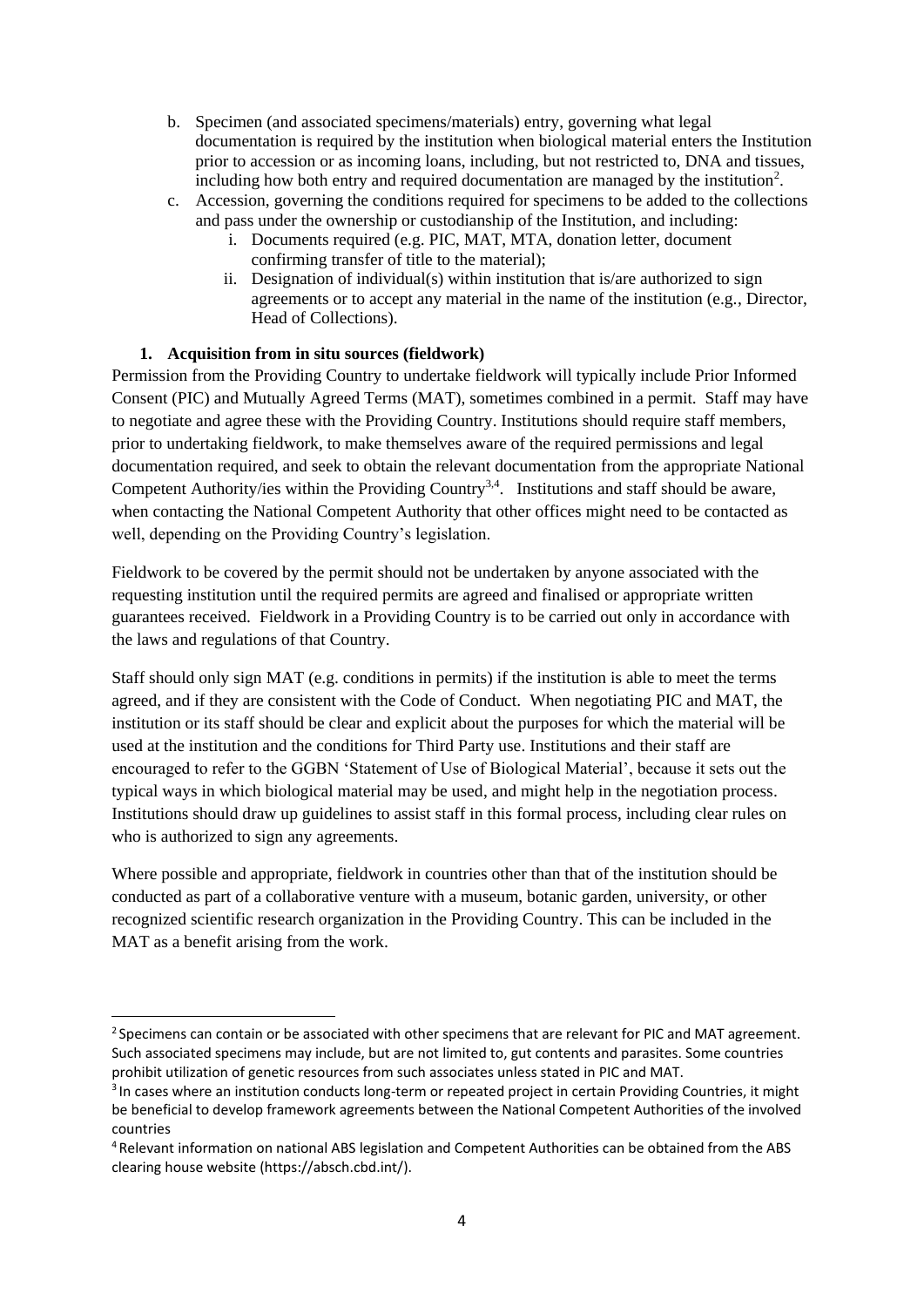Activities involving collecting specimens or samples should be carried out only for and in the name of the Institution responsible for the fieldwork; any additional acquisition of biological material for private or other use, including on behalf of or for sale to third parties, should be prohibited by the institution<sup>5</sup>.

MAT terms should be renegotiated if a change in use is anticipated at any time in the life of the project.

## **2. Permanent acquisition from ex situ sources**

<span id="page-4-0"></span>This covers all cases where material is not collected *in situ*, but is transferred from other collections or *ex situ* sources into the ownership or custodianship of the institution, by means such as purchase, donation, bequest, exchange, and submission as unsolicited samples, etc.

Institutions should exercise due diligence so that they do not acquire biological material without being confident that they can retain the material legally. Institutions should not knowingly acquire, by any direct or indirect means, any biological material that has been collected, sold or otherwise transferred in contravention of any national or international law or treaty, except with the express consent of an appropriate outside authority. Institutions should accept biological material only with appropriate documentation providing evidence that the genetic resources and the related information were accessed in accordance with applicable access and benefit sharing legislation or regulatory requirements and, where relevant, with MAT.

If biological material is acquired from a commercial supplier, the institution should be aware that this could constitute a change of use which could require PIC and MAT from the original provider. Institutions are advised to check the provenance and legal status of this material before acquiring it.

Shipments of unsolicited biological material that are not accompanied by appropriate documentation that demonstrates compliance with laws and regulations should be held in a quarantined status until the recipient institution can be assured that legal requirements are met and any PIC or MAT terms are formalized. The material should not be used until its status is acceptable.

Recipients of biological material where there is a change in ownership should take responsibility for being aware of any MAT or other permit terms that accompany the material; such information should be recorded and available to appropriate personnel.

## **3. Temporary acquisition from ex situ sources**

**.** 

<span id="page-4-1"></span>This covers all cases where material is not transferred into ownership of the institution and/or is not accessioned into collection. This might include incoming loans of material for research or exhibition use or material brought in by guest scientists for analysis in the DNA lab of the institution or any specimens brought in by visitors for examination in the institution.

A policy may be helpful that sets out conditions under which loans received by staff or other associates of the institution can be accepted in the context of ABS.

<sup>&</sup>lt;sup>5</sup> Institutions are advised to develop or revise procedures to train and inform freelancers and associated scientists prior to doing fieldwork for and in the name of that institution.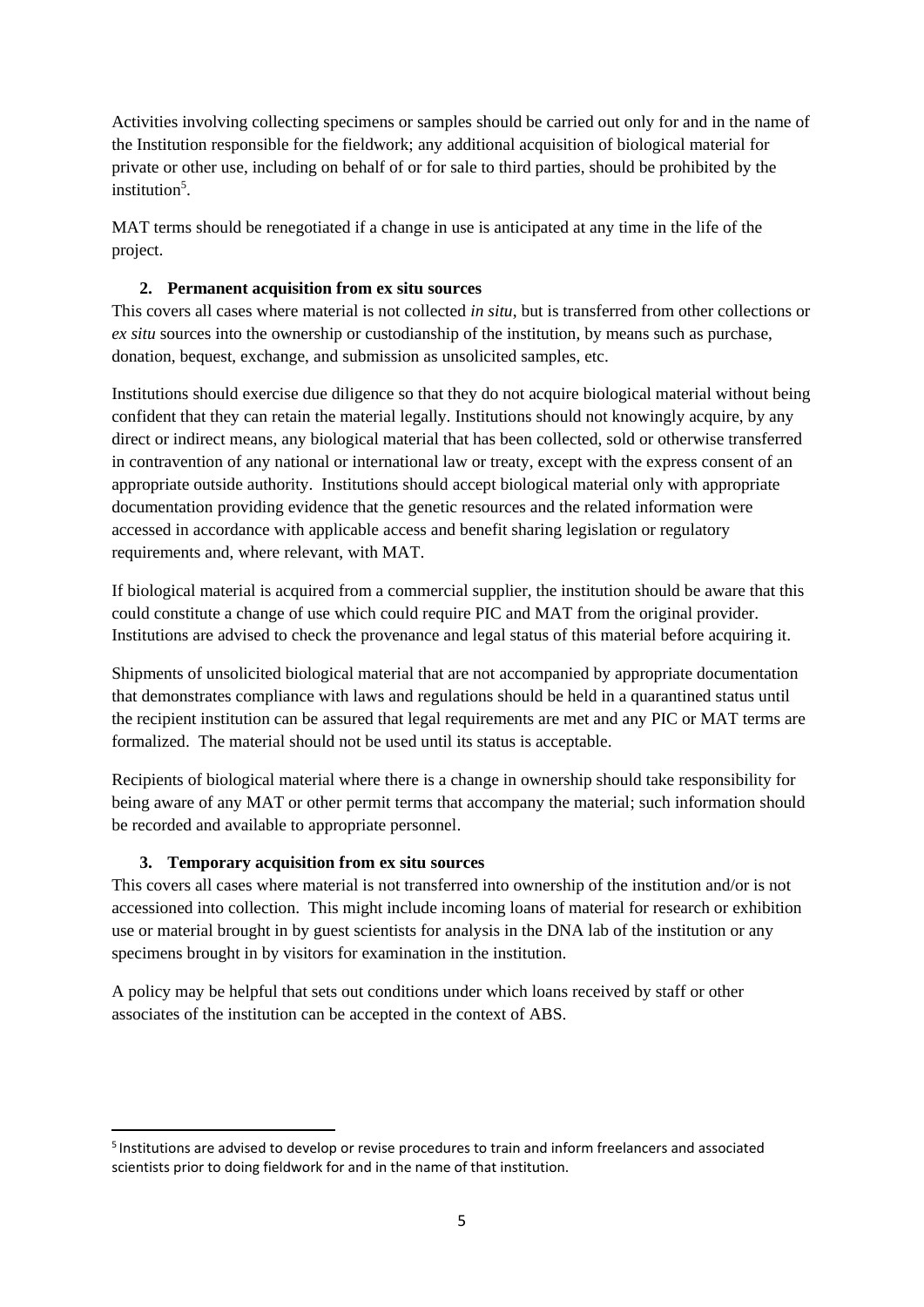## *III. Curation and Data management*

<span id="page-5-0"></span>As with other aspects of work, Institutions should make sure that their internal policies and procedures cover the aspects where there may be an ABS aspect. Overall, internal policies on acquisition may need to address:

- a. Harmonisation of policies, management and record keeping protocols across all collections in the institution. Separate or newly-developing collections (e.g. Frozen tissue and DNA collections) should have protocols and policies congruent with those applying to the more traditional collections, if the institution holds these.
- b. Living collections. Special conditions may apply to living collections, including utilization of cultures and other bred and propagated organisms in collections. Consideration should be given to protocols on sourcing living material from commercial suppliers (and repurposing it for scientific study) or gifts, including, if appropriate, the triggering of new PIC and MAT.
- c. Research and ABS. Policies may be needed to govern access to and utilisation of genetic resources, and publication of results, during research activities by the institution. This may be covered by other ABS policy elements, or a separate policy may be required, depending on how closely researchers' and collection managers' various processes and record keeping systems are integrated, whether there is regular and thorough communication across the institution, and whether any institutional systems for accountability are active.
- d. Destructive and invasive sampling covers any form of subsampling intended for genomic or other studies from specimens held in other parts of the collection. Management of restrictions and requirements agreed with the Providing Country (MAT).
- e. Traditional Knowledge associated with genetic resources covering all aspects of the institution's collecting, documenting, storing and release of Traditional Knowledge associated with genetic resources. Should include how it is stored, who can access it, conditions under which it can be made public.
- f. Data management and documentation (see section III.1).
- g. Internal Collections Audit Monitoring or audit system in order to determine if the institution is managing effectively its ABS documentation, compliance with agreements and associated processes, and whether improvements are required or possible.

## **1. Record-keeping and data management**

<span id="page-5-1"></span>Institutions should manage their collections and associated information so that biological material is used only in a way consistent with the terms and conditions under which the material was acquired from the Providing Country.

For that purpose, institutions should **keep records** – preferably with the Registrar or an equivalent central office in the institution – on

- acquisition of biological material, including core metadata associated with genetic resources such as
	- o *a description of the genetic resources<sup>6</sup>* (at appropriate taxonomic level),
	- o *the date and place of access of genetic resources* and any associated traditional knowledge,
	- o the source from which the resources or the knowledge were directly obtained,
	- o associated legal documentation and any unique references to it (*permits, number of Internationally Recognized Certificate of Compliance, PIC, MAT*, etc.), including the

 $\overline{\phantom{a}}$ <sup>6</sup> In this list the items in italics are those that may be required for reporting to a Checkpoint, as and when the Nagoya Protocol comes into force, for institutions in countries party to the Nagoya Protocol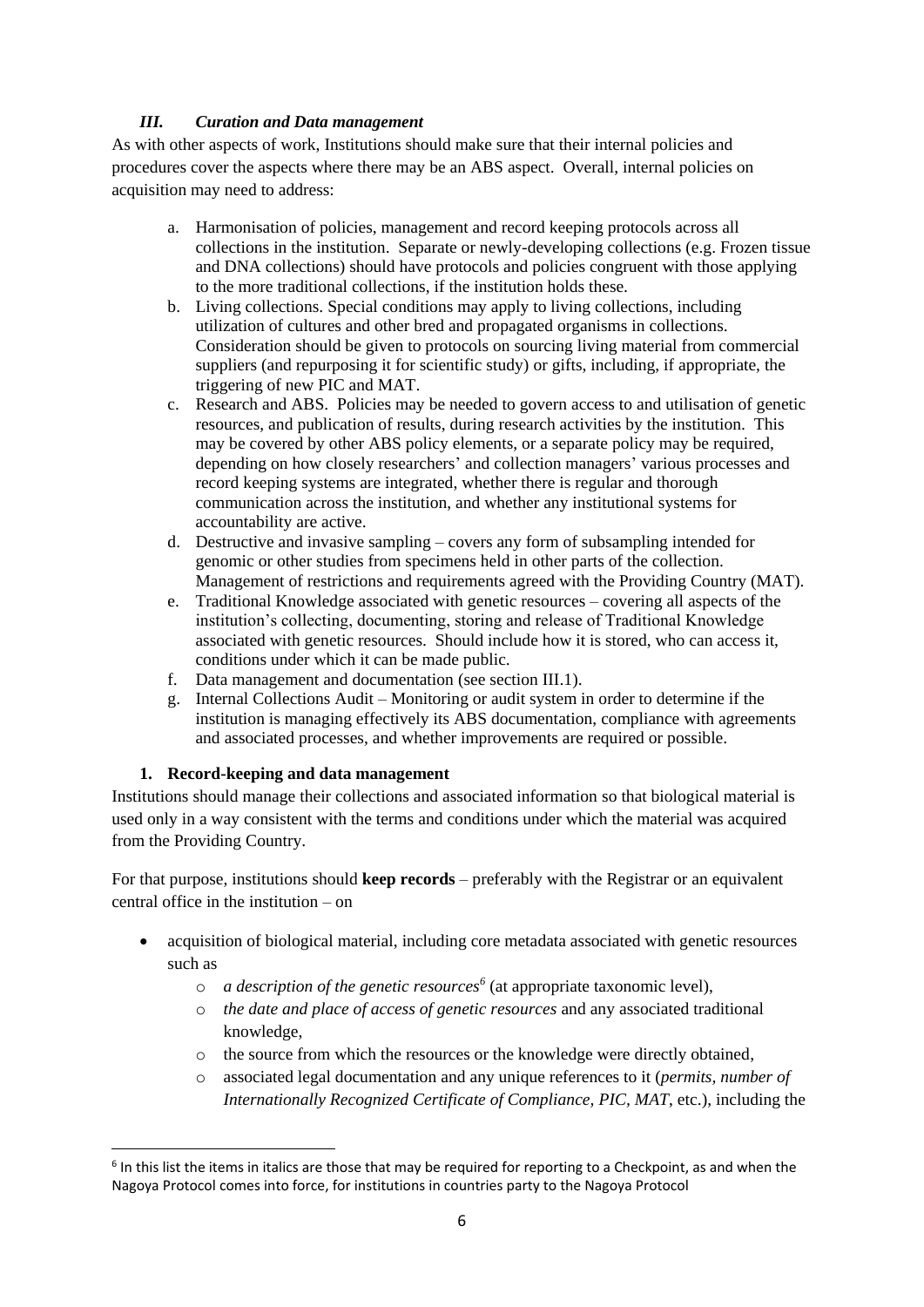authority responsible for granting PIC and the person or entity to whom PIC was granted and

- o conditions and obligations entailed in the PIC and MAT agreements;
- any transfer to Third Parties, whether on loan or permanent transfer (see also Section IV);
- deaccessioning, disposal and loss, including consumption of samples in connection with its use.

#### and **implement appropriate data management systems** that allow the institution to

- a) track the origin of any sample or specimen of biological material that is in the institution's collections, and provide staff or authorized visitors with information on terms and conditions of use.
- b) trace the biological material that entered the collections (including utilization or transfer to Third Parties).

To accomplish this, the data management system ideally will cover the following elements:

- Means to discover rapidly what legal requirements and restrictions are associated with a specimen (as set out, for example, in the MAT) and, if necessary, efficiently transfer this information to a user in another institution when the specimen or any subsample, part or derivative of it is transferred;
- Means to discover rapidly all records on the acquisition, use or transfer of specimens or samples; this might include the establishment of unique identifiers that allow tracking of specimens or samples;
- Means to link different data and information obtained from the use of biological material (such as DNA sequence information, images, or other digital representation) to the original sample or specimen;
- Means to retain all relevant records and legal information covering genetic resources for an appropriate period of time (for example, under the EU Regulation this period is at least 20 years after utilization has ended for information relevant to access and benefit sharing). Retention of records on an indefinite basis is desirable.

## **2. Deaccession and Disposal of collections**

<span id="page-6-0"></span>As with other aspects of collection management, one or more policies may be helpful here (see Section VI). Disposal should only take place if it is in accord with the conditions agreed with the Providing Country.

MAT may require that specimens be destroyed following use (e.g. DNA sent for sequencing to a third-party laboratory) or returned to the Providing Country. Destruction should only be carried out if congruent with any restrictions or requirements. Institutions should have a process in place to manage such destruction of genetic resources in line with the original PIC, MAT or MTA, if required, and confirming this with the Providing Country.

## <span id="page-6-1"></span>*IV. Utilization*

Institutions should not sample biological material for utilization of genetic resources if this is prohibited by MAT, where these exist. Institutions should therefore develop means to associate any data indicating restrictions on the use of biological material (including utilization of genetic resources) with each individual (sub) sample of this material. They should also put mechanisms in place so that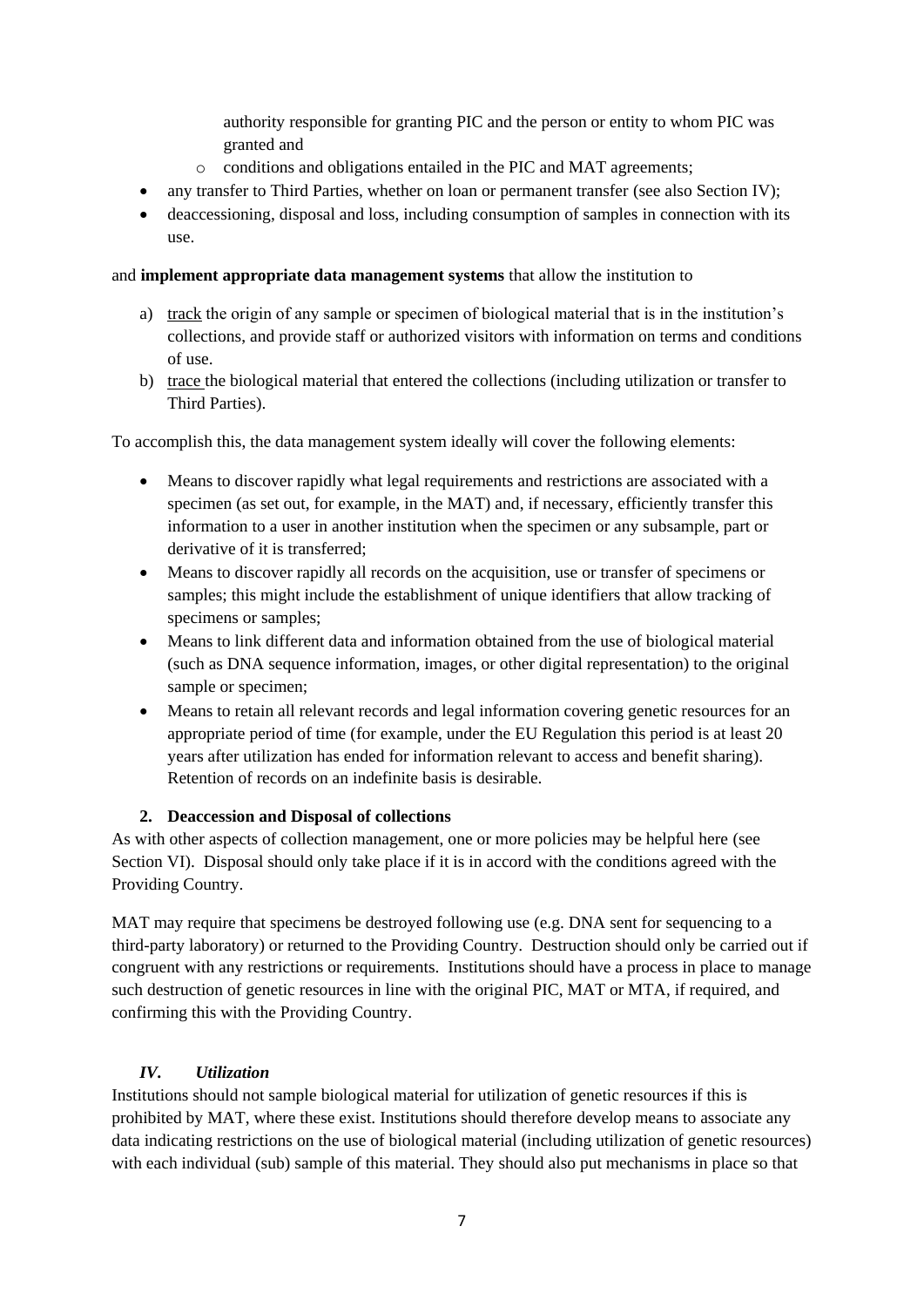staff members and other users, such as partners in collaborative projects can inform themselves or are informed about and abide by terms and conditions regarding GR and TKaGR.

Records should be kept of utilization of genetic resources. An institution should have clear and robust policies for how it handles inappropriate utilization (which may occur either inadvertently or purposefully) by staff and other users.

Publications resulting from the utilization of genetic resources, and other use of biological material, should acknowledge the Providing Country. Ideally publications should also include an identifier of the permit or other agreement covering the collecting (access to) and use of the specimens, and list references to specimens or samples studied. 'Publication' includes paper and electronic publications, including databases such as GenBank.

## **1. Supply to Third Parties for their utilization**

<span id="page-7-0"></span>Any restrictions or requirements arising from the conditions under which the specimens were obtained, or others arising from institutional policy should, if relevant, be communicated to the Third party user. This may require paper or electronic copies of relevant MAT, collecting permits and Material Transfer Agreements in some cases (especially where the specimen, sample or (processed) subsample is being permanently transferred).

Under some countries' implementation of the Nagoya Protocol collections are required to keep records of users of their material (e.g. EU Regulation 511/2014 on ABS). In such cases it may, therefore, be appropriate to inform Third Parties (and in particular those utilizing genetic resources) that information on their utilization will be retained for reporting purposes. This would form part of a standard MTA.

# **2. Temporary use (e.g. loans / sharing of tissues / DNA subsamples)**

<span id="page-7-1"></span>This section deals with temporary transfer of biological material to and use by a Third Party. This can only take place if permitted by the original PIC and MAT.

Third Parties borrowing biological material should be made aware of all terms and conditions governing use of that material, including both restrictions and requirements.

Institutions should develop procedures to respond to a request from a Third Party for a change of use from that agreed in the MTA (loan document). Records should be maintained of specimens or samples borrowed by Third Parties, including utilization of Genetic Resources if it takes place.

## **3. Permanent transfer to Third Parties**

<span id="page-7-2"></span>Biological material should not be permanently transferred to another institution if prohibited under the original PIC and MAT. If transfer is not prohibited under the original PIC and MAT, specimens may be freely transferred to Third Parties on their signature of an appropriate Material Transfer Agreement (MTA). By this MTA they would undertake to utilize the material only in a manner compliant with the original PIC and MAT.

Details of PIC and MAT should be transferred with the material (see also EU Regulation text above), and records should be maintained of specimens or sampled transferred permanently to Third Parties.

If material is required by the Third Par for uses not compliant with the original PIC and MAT, the Third Party user should negotiate with the Providing Country.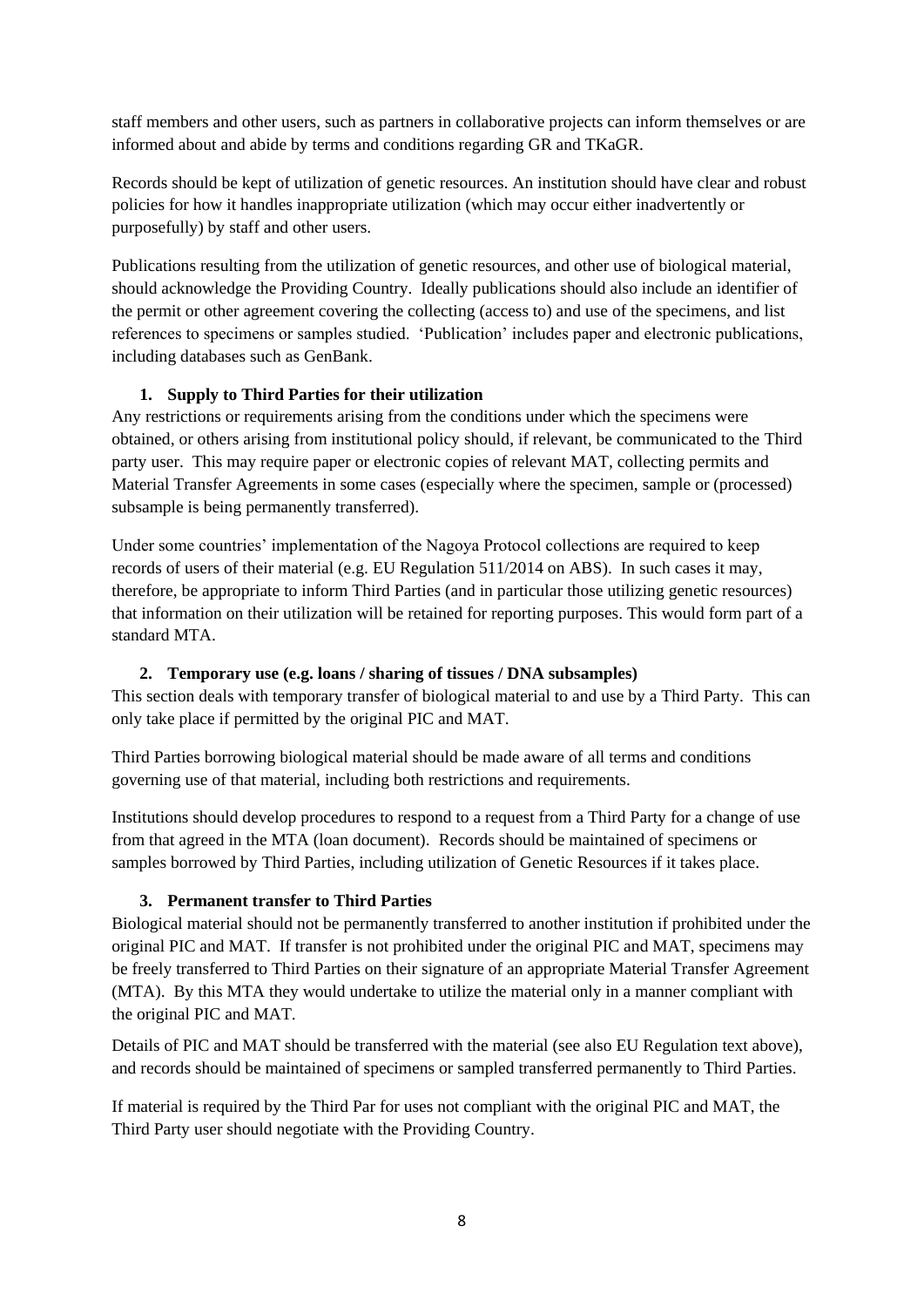## *V. Benefit-sharing*

<span id="page-8-0"></span>Institutions should implement procedures to share any benefits generated from their utilization of genetic resources fairly and equitably with the Providing Country and other appropriate stakeholders as agreed in PIC and MAT at the time of Access, or as renegotiated with a subsequent change of use. Benefits agreed with the Providing Country are likely to include any of those listed in the Annex to the Nagoya Protocol (see Annex 2 to this document). Because of the not-for-profit nature of the work of the Institutions, benefits are most likely to be non-monetary, inter alia: scientific training, education, capacity building, collaboration on scientific work programmes, mutual sharing of research results and of associated publications, acknowledgment of the Providing Country when publishing data or research results. Management of delivery will be facilitated if a standard list is used with the Providing Country as a basis for agreement (see Section II), since this will support record management by use of a standard vocabulary.

## <span id="page-8-1"></span>*VI. Institutional Policies*

Clear policy statements will assist institutions in managing compliance with legal provisions arising from ABS regulations and legislation that apply. They need to govern activities, or points in workflows, where decisions have to be taken which have an ABS implication, which are governed by ABS considerations, or where ABS concerns have to be managed.

Any policies on Genetic Resources should be made explicit that all persons associated with the institution are bound by the policy. This means that staff, whether on-site or elsewhere, including when working as a visitor in another institution, students attached to the institution, associates (e.g. Research Associates, Honorary Associates), volunteers, visitors working in the institution etc., are all responsible for compliance with policy. Consideration may need to be given to individuals or groups working across more than one institution.

The institution (and/or other appropriate entity) should have an overall Access and Benefit-Sharing policy (this can be an 'umbrella' policy covering all aspects of Access and Benefit-Sharing and be used as a reference in other policies). Aspects that may be considered for separate policy statements include: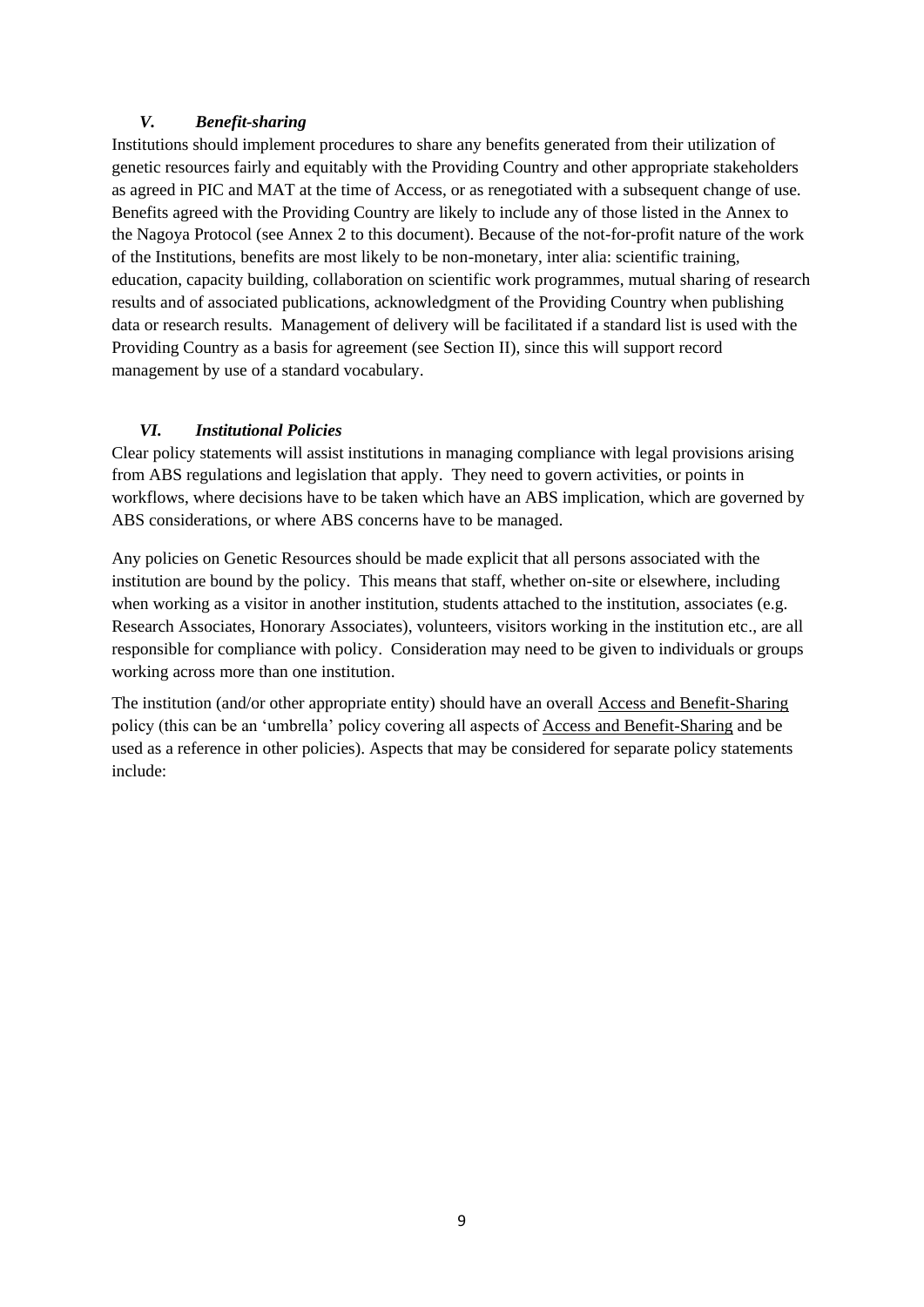#### <span id="page-9-0"></span>**1. Acquiring new specimen**

- a) Field Collecting to cover all aspects of collecting, including the requirement to obtain appropriate documents, including permits, PIC and MAT.
- b) Specimen / sample Entry governing what legal documentation is required by the institution when specimens enter the Institution prior to accession including how both entry and documentation are managed by the institution.
- c) Accession governing the conditions required for specimens to be added to the collections and pass under the ownership of the Institution. The policy may need to address:
	- i. Documents required (e.g. PIC, MAT. MTA, donation letter, Transfer of Title  $document<sup>7</sup>)$  and
	- ii. Identification of the individual (e.g., Director, Head of Collections) within the institution responsible for authorising accession.

## <span id="page-9-1"></span>**2. Managing the collection**

 $\overline{\phantom{a}}$ 

- d) Means of managing compliance with MAT This includes accommodating continuing obligations within the legal framework governing the collections (e.g. that specimens be returned to the Providing Country). Also addresses actions on proposed change of use from that agreed in PIC and MAT.
- e) Incoming loans, including DNA and tissues Documents required (e.g. copies of PIC and MAT, MTA, loan form), and how these are managed.
- f) Separate or newly-developing collections within the Institution (e.g. frozen tissue and DNA collections cf. dried or spirit collections). - Should develop harmonisation of policies and record keeping.
- g) Destructive and invasive sampling covers use of frozen and other collections for extraction of DNA and other genetic and cellular contents, and consequently requirements to observe restrictions and requirements agreed with the Providing Country or other provider of genetic resources.
- h) Living collections –Utilization of cultures and other bred and propagated organisms in collections; living material sourced from commercial suppliers; agreements required for supply to Third Parties.
- i) Traditional Knowledge associated with Genetic Resources covering all aspects of the Institution's acquisition, documenting, digitisation, achieving of Traditional Knowledge associated with genetic resources. Should include how it is stored, who can access it, conditions under which it can be made public.

<sup>7</sup> Legal document managing the formal change of ownership of an object from one person or organisation to another.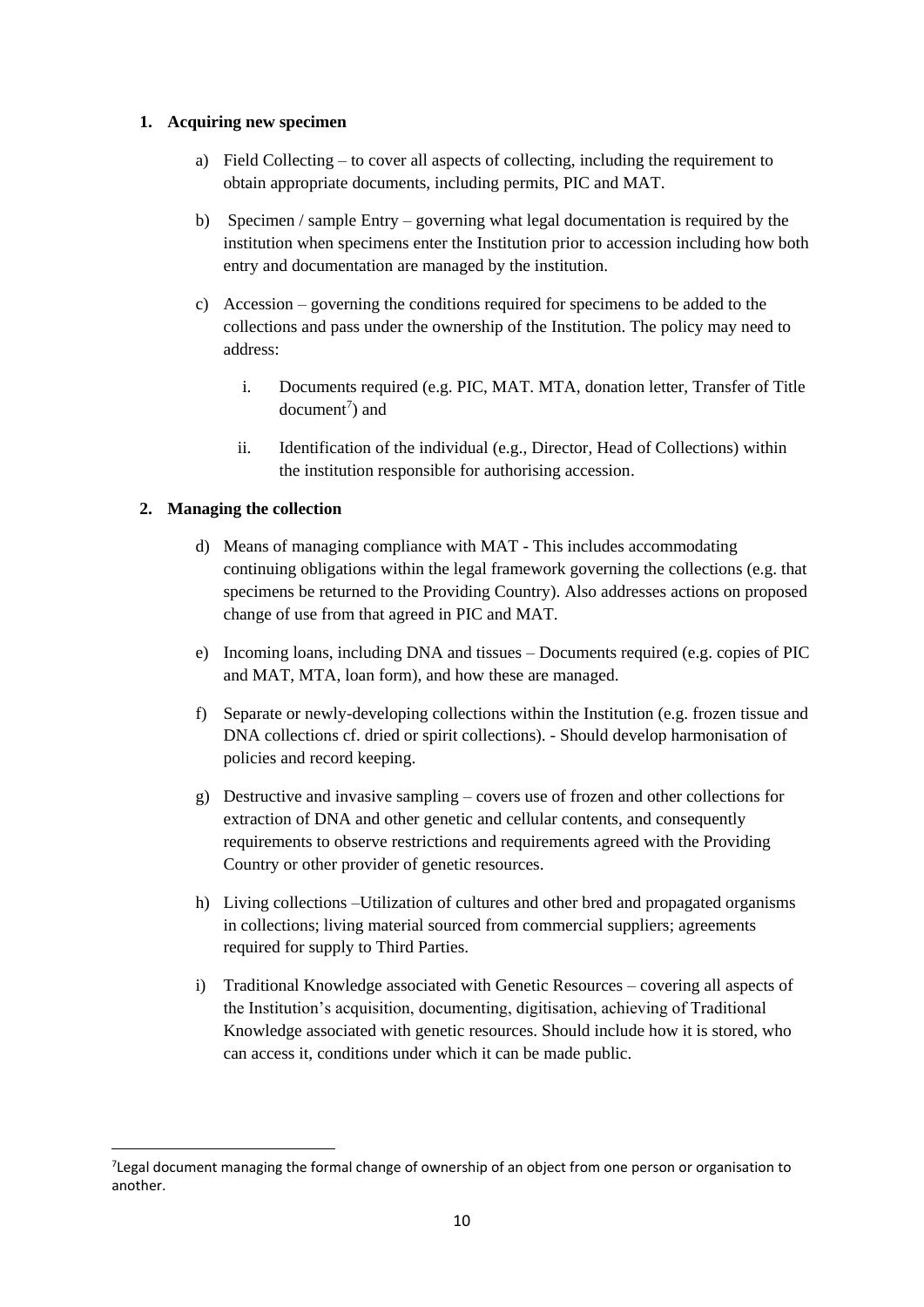- j) Outgoing material for research– conditions under which users in other institutions can borrow Biological Resources, including:
	- i. what analytical processes loan recipients are permitted to carry out on material received and what is prohibited;
	- ii. return or disposal of any residual samples / aliquots that have not been consumed for analysis;
	- iii. any subsequent utilization by a borrower;
	- iv. requirements for documentation to be provided with loans (e.g. copies of original PIC and MAT or summary thereof);
	- v. action should commercialisation be requested by the Third Party;
	- vi. action should the Third Party undertake inappropriate utilization.
- k) Research and ABS –governing access to, utilisation and publication of results during research activities involving the use of Genetic Resources by the institution.
- l) Data management and documentation all data management that includes ABS related documentation or information, including:
	- i. storage and access to ABS-related documents and associated information;
	- ii. mechanism to cross reference intended use with PIC and MAT;
	- iii. sharing content of ABS documents with Third Parties, including through reporting;
	- iv. special treatment of sensitive information (e.g. Traditional Knowledge associated with genetic resources, information restricted under PIC and MAT);
	- v. Means of keeping records of tissue and DNA subsamples congruent when items are physically separate;
	- vi. Protocols for publishing metadata associated with the sequence data (e.g. through GenBank) and
	- vii. Record-keeping.
- m) Internal Collections Audit Regular audit of a sample of genetic resources to determine if the institution is managing effectively its ABS documentation, compliance with agreements and associated processes and whether improvements are required or possible.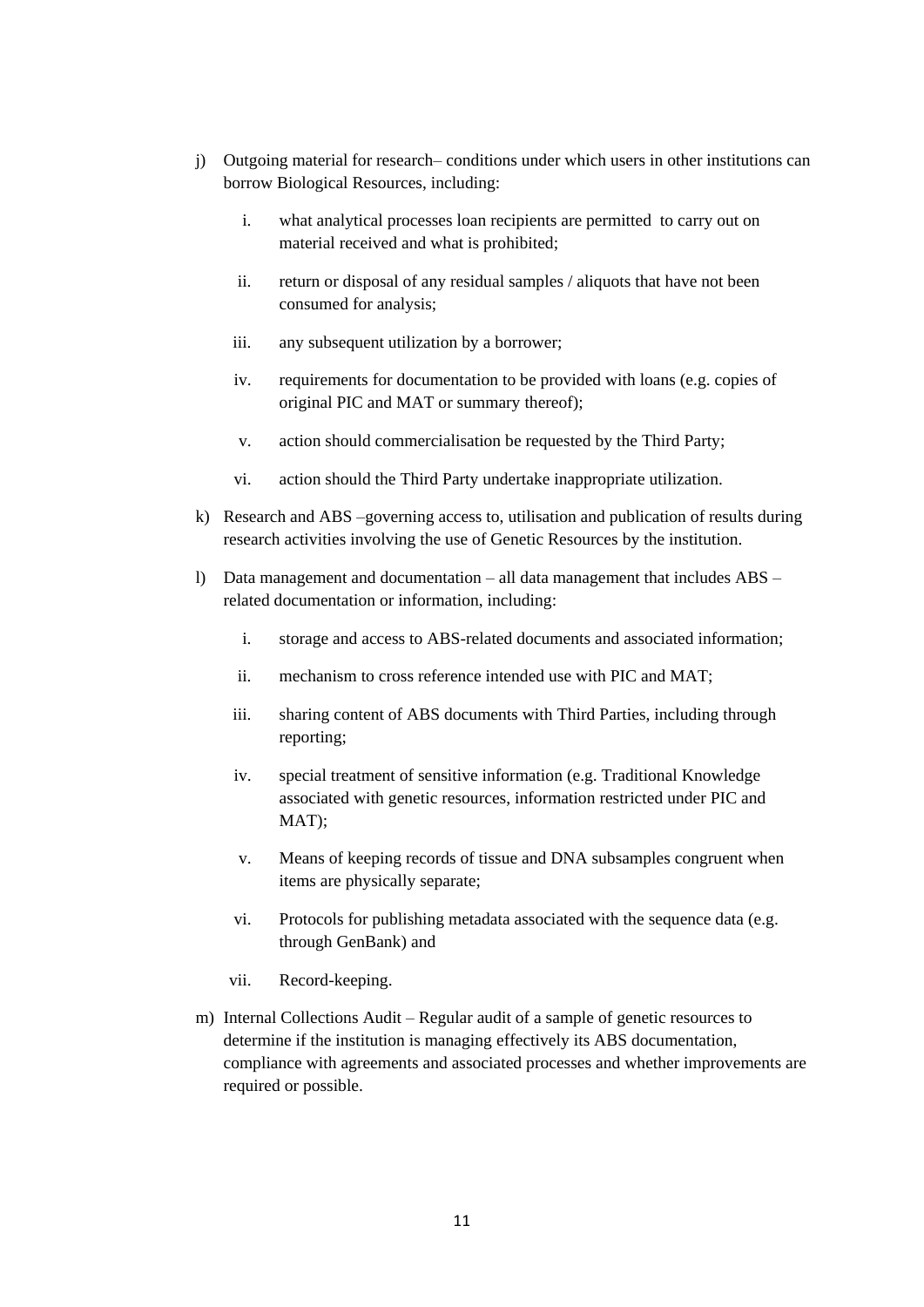## **3. Removal of specimens from the collection, including consumption during analysis.**

- <span id="page-11-0"></span>n) Dispatch and object exit –covering all items leaving the institution temporarily or permanently, including:
	- i. documentation required internally, with special regard to consumption of (sub)samples and derivatives thereof;
	- ii. documentation required by recipient if transferred to a Third Party and
	- iii. documentation required by the Providing Country.
- o) Loss or complete consumption the course of action to be taken with regard to ABS requirements (e.g. under MAT), including documentation, in the event of loss or consumption of specimens from the collections.
- p) Disposals (including exchanges and transfers) governing how specimens leave the ownership of the Institution, which may be governed by MAT or a MTA.

## **Additional advice: Institutional policies**

Institutions may find it helpful to manage all required infra-national, national and international legal documentation under the same policy umbrella. By doing this they will be able to harmonise both policies and the processes they emplace to manage compliance, including information management, and provide more effective staff training. Such legal documentation may include:

- Collecting permits
- Research permits
- Prior Informed Consent documents
- Mutually Agreed Terms
- Material Transfer Agreements
- Export permits
- Import permits
- Memoranda of Cooperation
- National / international laws regulating ownership of specimens, such as CITES permits
- Further relevant permissions negotiated at local, national or international level
- Process for resolving disputes regarding disposition, use or other matters.

Each of these policy elements, once agreed, should be accompanied by a procedures document to set out what actions staff members have to take in various situations in order that they and the institution are compliant. Workflow diagrams can be helpful.

## <span id="page-11-1"></span>*VII. Staff training*

All staff whose work involves collecting, managing and researching on specimens, including those that undertake laboratory work, and managing loans to other institutions, should receive training in implementing the ABS policy and ABS aspects of other policies. An identified staff member should be responsible for coordinating delivery of training and keeping records of training being delivered. A handbook to the Institution's policies and processes regarding ABS should be made available digitally or in hard copy.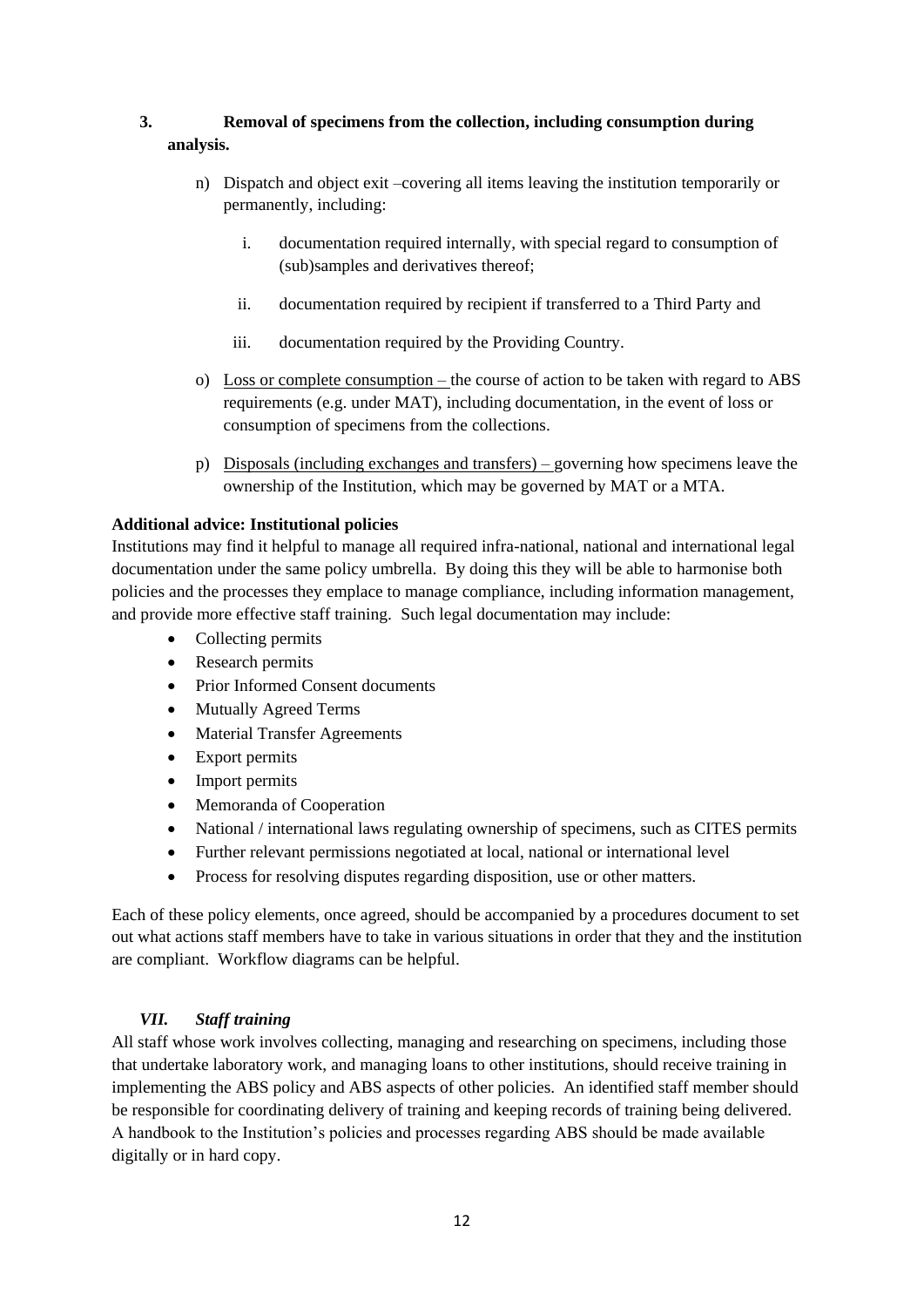#### <span id="page-12-0"></span>**Annex 1: Glossary**

- *Access* The acquisition of Genetic Resources or of Traditional Knowledge associated with Genetic Resources from the country that has sovereign right over those resources (Providing Country). Note that this term has not been defined in the Convention on Biological Diversity or the Nagoya Protocol, and may be used differently by some countries or organisations. An agreed definition should be included in all relevant legal documents. The EU Regulation defines access as 'the acquisition of genetic resources or of traditional knowledge associated with genetic resources in a Party to the Nagoya Protocol'.
- *Access and Benefit Sharing Clearing House –* Information sharing mechanism developed under the Convention on Biological Diversity to make information available on national contacts, national legislation and other matters relevant to Access and Benefits-Sharing generally and the Nagoya Protocol in particular. It is on the internet at [https://absch.cbd.int/.](https://absch.cbd.int/)
- *Accession –* The addition of specimens and samples to a collection, by which process they pass under the ownership or custodianship of the Institution, including long-term loans and material held in trust.
- *Benefits arising from the use of genetic resources* Not defined, but may include: (1) Monetary benefits when research and developments leads to a commercial product (e.g. royalties, milestone payments, licensing fees); (2) Non-monetary benefits (e.g. technology transfer, enhancement of research skills, sharing research results, research partnerships, Access to scientific information relevant to conservation and sustainable use of biological diversity, including biological inventories and taxonomic studies, etc.)
- *Biodiversity Biobank –* a facility for collection, preservation, storage and supply of typically nonhuman, biological samples and associated data, which follows standardized operating procedures and provides material for scientific use. Examples include natural history museums, herbaria, botanical gardens, culture collections, seed banks, and gene banks.
- *Biological material*  all specimens and samples of or subsampled from living or dead organisms in GGBN member collections, regardless if it contains 'functional units of heredity' or not. See also 'Genetic material' and 'specimen'.
- *Biorepository -* A general term biological for any material repository that collects, processes, stores, and distributes biological, **including human,** specimens to support future scientific investigation. See also *Collection.*
- *Biotechnology* any technological application that uses biological systems, living organisms, or derivatives thereof, to make or modify products or processes for specific use (definition from Nagoya Protocol, repeated from Article 2 of the Convention on Biological Diversity).
- *Collection –* a group of specimens or samples that can be seen, studied, and kept together. They are generally associated through sharing some feature, e.g. being of the same taxon (e.g. mammals, insects, sharks), from the same general locality or ecosystem, or collected by the same collector or on the same expedition. Collections are maintained by collection-holding institutions. The term *biodiversity biobank* may also be used, to include specimens which are not necessarily of whole organisms.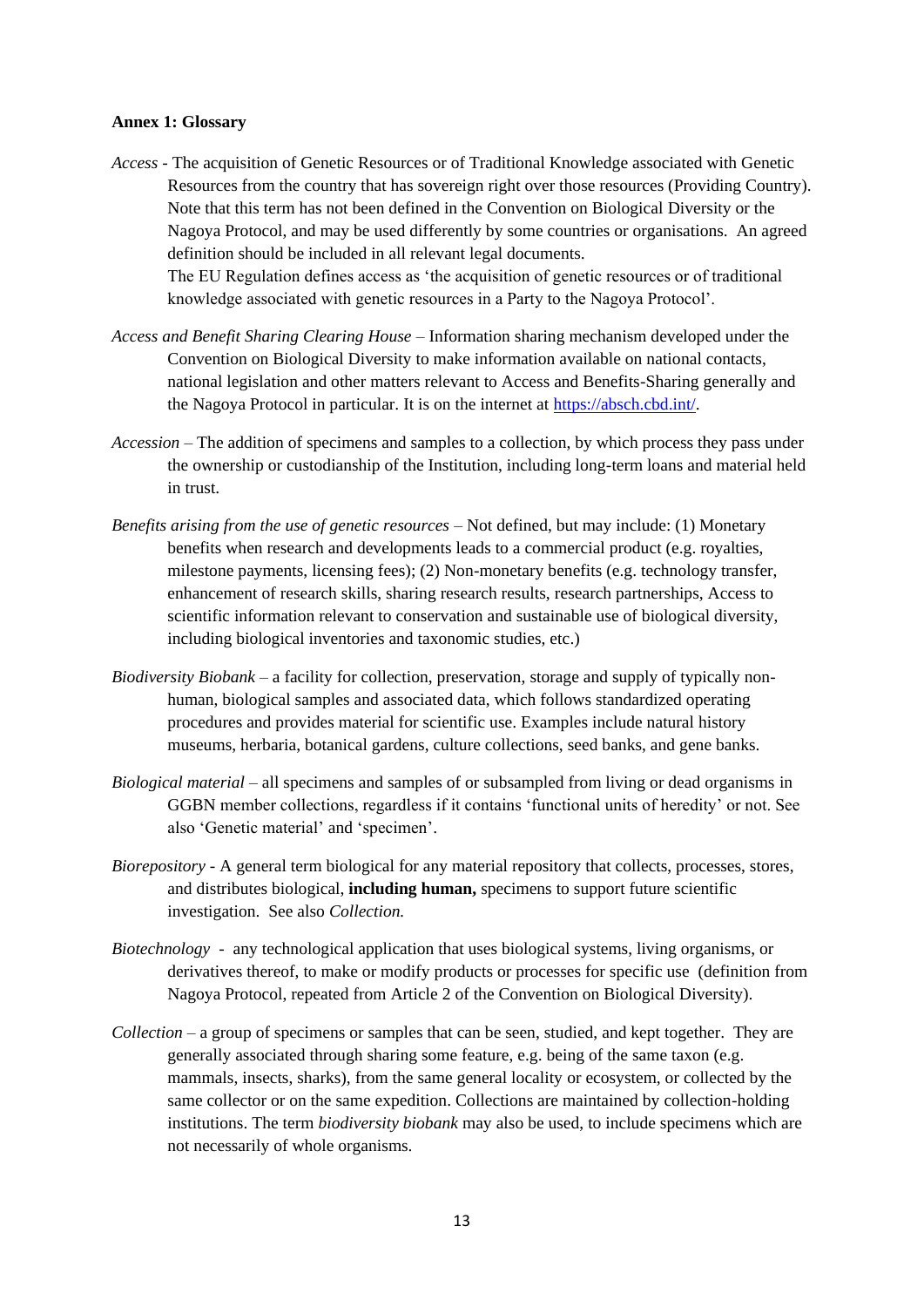- *Commercialisation* and *Commercialise -* applying for, obtaining or transferring intellectual property rights or other tangible or intangible rights by sale or licence or in any other manner, commencement of product development, conducting market research, and seeking pre-market approval and/or the sale of any resulting product based on utilization of the original genetic resource. Handling fees (e.g. for providing DNA samples), entrance charges etc., fall under the scope of management and/or administration of public research facilities, do not involve the utilization of Genetic Resources, and are not considered as a commercialization of research activity on Genetic Resources.
- *Competent National Authority*  The body or individual in a country authorised to sign ABS agreements.
- *Data* unless otherwise stated, information, including locality and other collecting information, permits and other agreements, and any other information provided by the supplier with the material.
- *Derivative* means a naturally occurring biochemical compound resulting from the genetic expression or metabolism of biological or genetic resources, even if it does not contain functional units of heredity (definition from Nagoya Protocol Art 2).
- *Exchange*  also '*Transfer*', and '*Permanent supply*'. Permanent transfer of specimens to a Third Party to the original agreement; note that 'exchange' implies a receipt of items in return for providing or transferring items. This is somewhat different from a straight transfer.
- *Genetic material* any material of plant, animal, microbial or other origin containing functional units of heredity (definition form Nagoya Protocol, repeated from Article 2 of the Convention on Biological Diversity)
- *Genetic resources* genetic material of actual or potential value (definition from Nagoya Protocol, repeated from Article 2 of the Convention on Biological Diversity)
- *Genome-quality* High-molecular weight DNA or RNA ideally including the whole genome.
- *Internationally Recognised Certificate of Compliance*  A record generated when the Competent National Authority of a Providing Country publishes a permit or equivalent (e.g. PIC and MAT) on the ABS Clearing House. This is given a unique identifier by the Clearing House and provides legal surety of the genetic resources covered. It may also be used to simplify reporting.
- *Material Transfer Agreement (MTA)* an agreement between two institutions stipulating the terms and conditions for transferring specimens or samples, including genetic material.
- *Material* refers to the items listed on the reverse of the Material Transfer Agreement.
- *Mutually Agreed Terms (MAT)* An agreement reached between the Providing Country of genetic resources and users on the conditions of access and use and the benefits to be shared between both parties.
- *Memorandum of Cooperation (MoC)* an agreement between two or more institutions to cooperate. In the context of the GGBN Code of Conduct and Best practice this will include reference to ABS.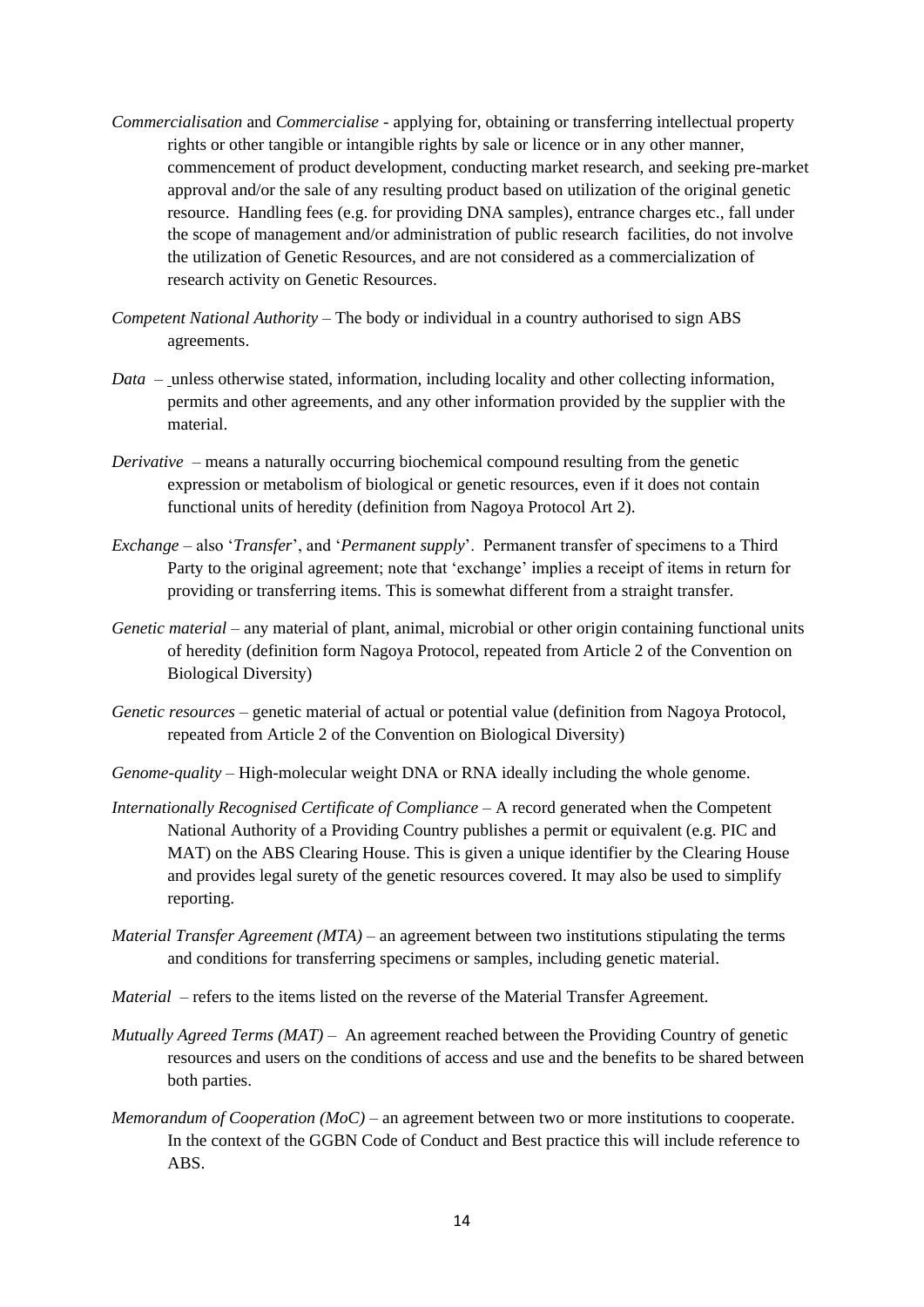- *Participating Institution*  A member of GGBN which has signed the GGBN Code of Conduct and agreed to follow GGBN Best Practice.
- *Prior Informed Consent (PIC)* The permission given by the competent national authority of a providing country to a user prior to accessing genetic resources, in line with an appropriate national legal and institutional framework, i.e. what a user can and cannot do with the material.
- *Providing Country* the country supplying genetic resources collected from *in situ* sources, including populations of both wild and domesticated species, or taken from *ex situ* sources, which may or may not have originated in that country (definition from Article 2 of the Convention on Biological Diversity).
- *Recipient* the organisation to whom the SUPPLIER sends the MATERIAL.
- *Research*  The systematic investigation into and study of materials and sources in order to establish facts and reach new conclusions. This does not include any development of commercial applications.
- *Specimen*  This includes any type of biological material. The term "specimen" is usually synonymous with "material" or "samples" or "subsamples" in this context. The concept can include associated specimens or materials such as but not limited to parasites and gut content.
- *Supplier* The party supplying the MATERIAL.
- *Traditional Knowledge* (TK) There is currently no generally accepted definition of TK at an international level. WIPO defines it as "knowledge, know-how, skills and practices that are developed, sustained and passed on from generation to generation within a community, often forming part of its cultural or spiritual identity." It also notes that "TK in the narrow sense refers to knowledge as such, in particular the knowledge resulting from intellectual activity in a traditional context, and includes know-how, practices, skills, and innovations." (http://www.wipo.int/tk/en/tk/). The Nagoya Protocol and EU Regulation cover TK associated with Genetic Resources (TKaGR), not TK as a separate element.
- *Use* The purposes to which samples and specimens (biological and genetic material) are put, including but not limited to 'utilization' in the sense of the Nagoya Protocol.
- *Utilization* (of genetic resources) to conduct research and development on the genetic and/or biochemical composition of genetic resources, including through the application of biotechnology as defined in Article 2 of the Convention (definition from the Nagoya Protocol).